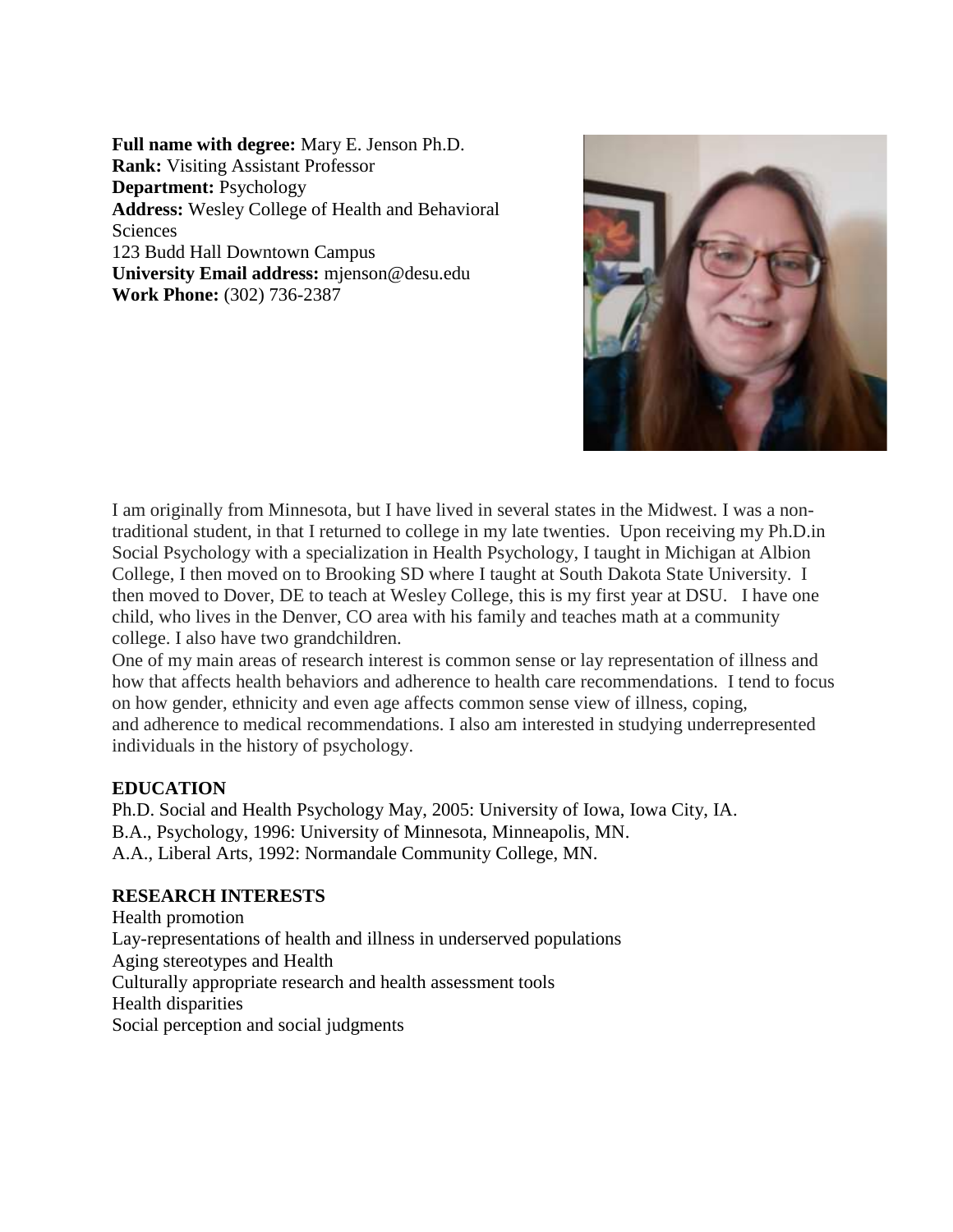## **PUBLICATIONS AND PROFESSIONAL PRESENTATIONS (Note: bolded names are undergraduates.)**

#### Peer Reviewed Publications

- Jenson, M.E, Suls, J., & Lemos, K. (2003). A comparison of physical activity of male and female cardiac patients: Are women at greater risk during recovery? *Women & Health, 37*, (1) 31- 48.
- Lemos, K., Jenson, M.E., Suls, J., Lounsbury, P., & Gordon, E. (1999). Significance of attending cardiac rehabilitation: Reporting in high risk patients. *Journal of Cardiopulmonary Rehabilitation 01/1999; 19 (5).*
- Lemos, K., Suls, J., Jenson, M.E., Gordon, E., & Lounsbury, P. (2003). How do female and male cardiac patients and their spouses share responsibilities after discharge from the hospital? *Annals of Behavioral Medicine,* 25, (1), 8-15.
- Rose, J. P., Windschitl, P. D., & Jenson, M. E. (2011). The influence of consensus and mechanism information on trait inferences for targets and populations *Social Cognition*.
- Windschitl, P. D., Young, M. E., & Jenson, M. E. (2002). Likelihood judgment based on previously observed outcomes: The alternative outcomes effect in a learning paradigm. *Memory and Cognition, 30,* 469-477*.*

### **Professional Presentations**

- Jenson, M. E. (2020, 2019, & 2018**).** Finding Fit: A Strategic Approach to Applying to Graduate Programs in Psychology. Chair & Discussant for The Eastern Psychological Association Psi Chi educational programs for undergraduate students.
- **Conti S, Thomas, S** & Jenson, M E. (2020). Overcoming Eugenics Two Men who helped Lead the Way for Psychology, Poster presented at the 91<sup>st</sup> session of the Eastern Psychological Association Annual Meeting. (This was a live online session).
- **Meledez-Veuilla, M, Jackson, J, Crowely, A**, Jenson, M. (2020). Women in Psychology who changed the course of Education for Minority Children. Poster presented at the 91<sup>st o</sup> session of the Eastern Psychological Association Annual Meeting. (This was a live online session).
- **Roberts, D, Kuforiji, A,** & Jenson, M. E. (2019, May). The History of Psychology and the Law: Segregation and Psychology. Poster presented at the  $90<sup>th</sup>$  Eastern Psychological Association Annual Meeting.
- **Gross, S, King, K, Harrison, L, Allen**, Y, & Jenson, M.E. (2019). Under Represented Women in Developmental Psychology Poster presented at the 90<sup>th</sup> Eastern Psychological Association Annual Meeting.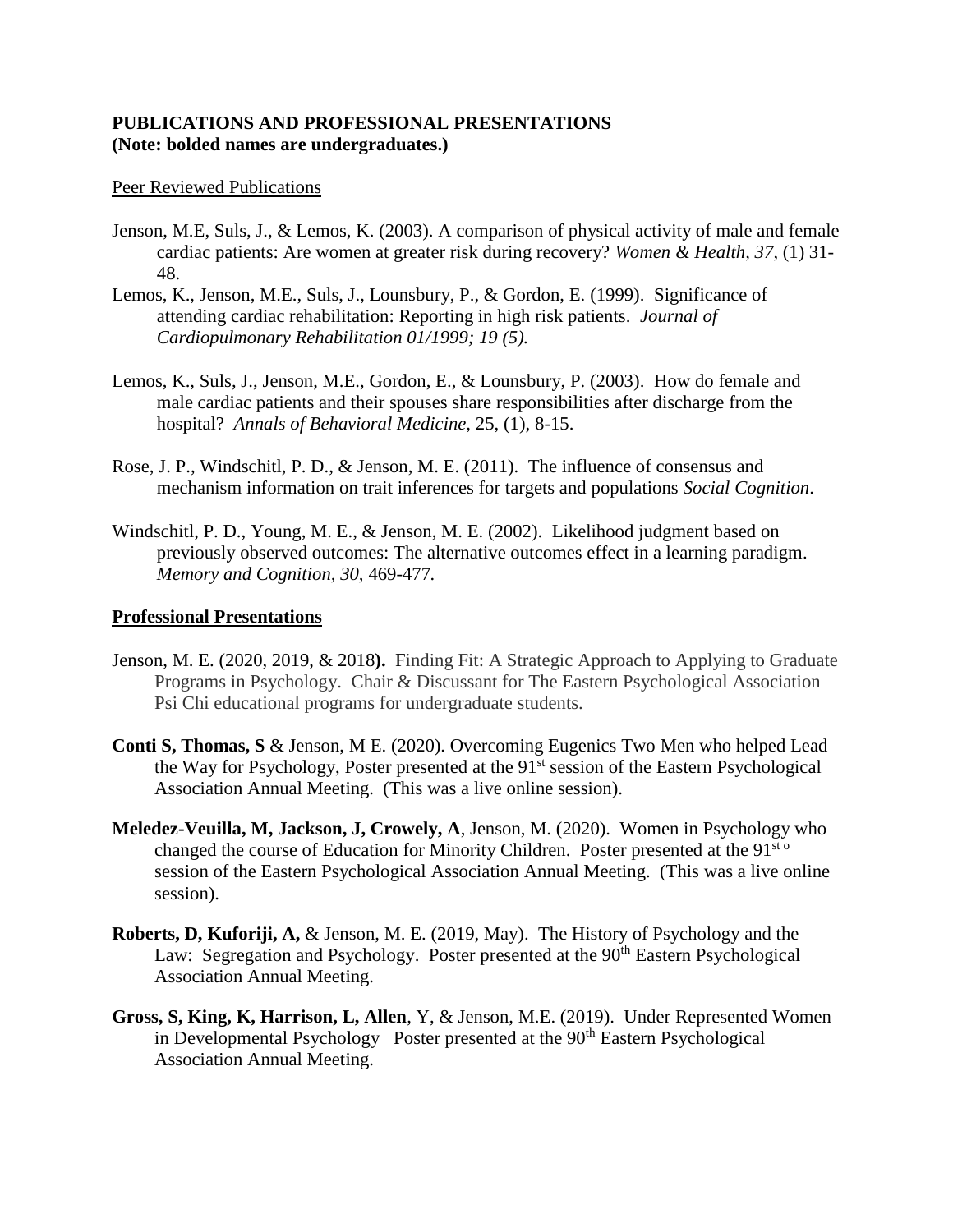- Jenson, M.E. (2018, May). Hidden Figures: Highlighting the struggles of Early Female Psychologists and How their legacies were often lost to time and the editing of Textbooks. Session presented at the 89<sup>th</sup> Eastern Psychological Association Annual Meeting Philadelphia, P.A.
- **Roberts, D., Showell, K., Arteaga, L., Kefroriji, A**. & Jenson, M.E. (2018, May). Influential Women in the History of Psychology. Poster presented at the 89<sup>th</sup> Eastern Psychological Association Annual Meeting Philadelphia, P.A.
- Jenson, M.E. & Purcell, G.R. (2018, January). Round table presentation session at the  $40<sup>th</sup>$ Annual National Institute on the Teaching of Psychology, St. Petersburg, FL.
- Jenson, M.E. & **Wiess, H., Dilla, S.,** (2013, May). The Influence of Aging Stereotypes on Recovery Projections. Paper presented at the 15th Annual Convention of the Association for Psychological Science, Washington, DC.
- Heerdt, S. & Jenson, M.E. (2012, May). *Influence of Task Importance and Sex of Eyewitness and Perpetrator on Eyewitness Memory.* Paper presented at the 24<sup>th</sup> Annual Convention of the Association for Psychological Science, Chicago.
- **Unzen, B**. & Jenson, M.E. (2012, May). *Procedural Justice and Its Relation to Commitment and Identification to one's University.* Paper presented at the 24<sup>th</sup> Annual Convention of the Association for Psychological Science, Chicago.
- Jenson, M.E. (2011, May). African Americans' and Caucasian Americans' Lay-Representations of Coronary Heart Disease and Diabetes. Paper presented at the 23rd Annual Convention of the Association for Psychological Science, Washington DC.
- Jenson, M.E. (2010, May). The Influence of Aging Stereotypes on Recovery Projections. Presented at the 22<sup>nd</sup> Annual Convention of the Association for Psychological Science, Washington, DC.
- Jenson, M.E., **Dexter, C**., & **Boehm, R**. (2009, May). A comparison of lay-representations of coronary heart disease and diabetes across African Americans and Caucasian Americans. Paper presented at the 21<sup>st</sup> Annual Convention of the Association for Psychological Science, San Francisco CA.
- Jenson, M.E., **Sparschu, K**; & **Williams, B.** (2009, May). Gender differences in layrepresentations of coronary artery disease and diabetes in a healthy population. Paper presented at the 21st Annual Convention of the Association for Psychological Science, San Francisco CA.
- Jenson, M.E. (2009, January). Getting Students Beyond, "Stereotypes Are Bad". Poster presented at the 31<sup>st</sup> Annual National Institute on the Teaching of Psychology, St. Petersburg, FL.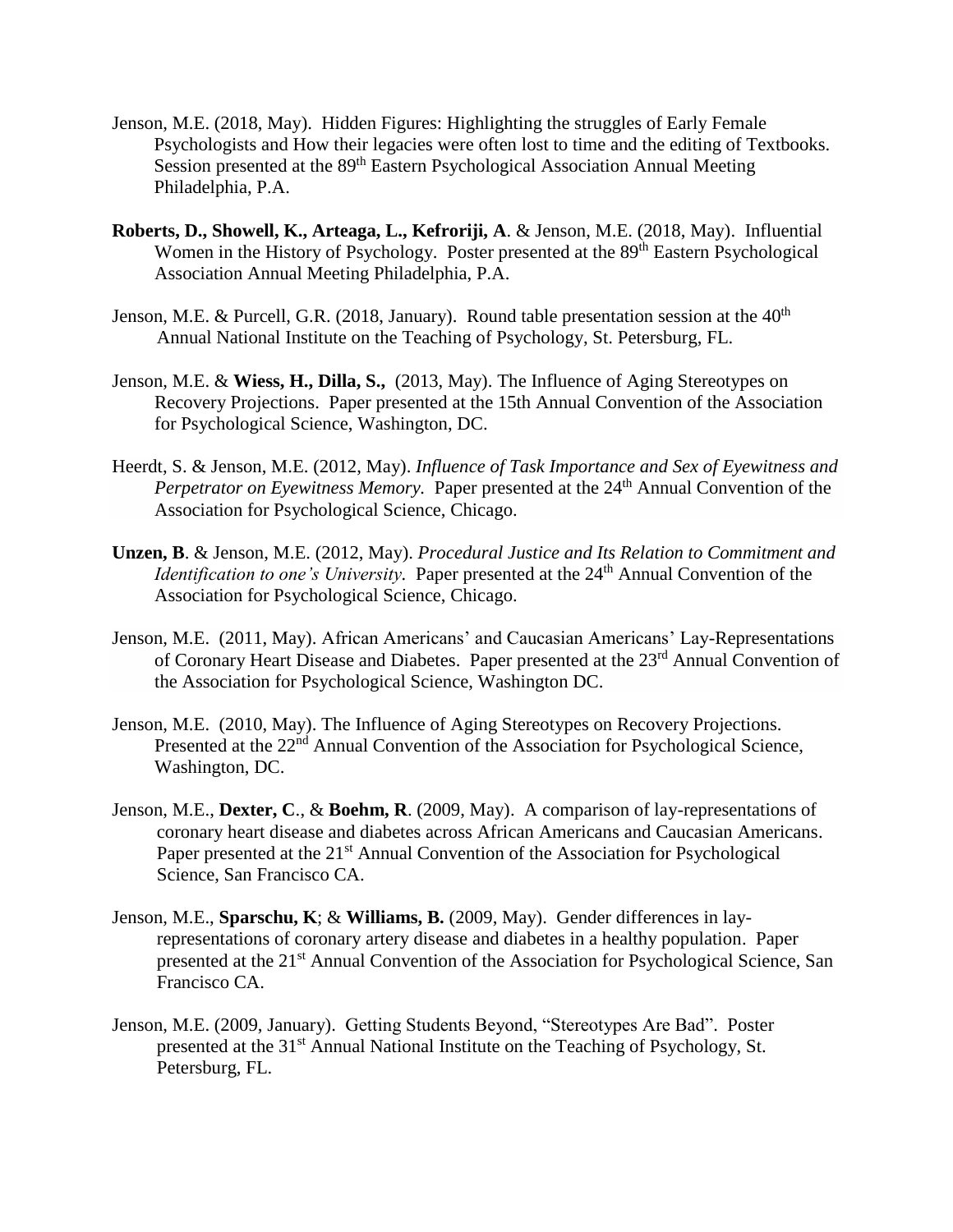- Carlson, J., & Jenson, M.E. (2009, January). Integrating Race, Ethnicity, and Multiculturalism into Undergraduate Psychology Courses. Session presented at the 31<sup>st</sup> Annual National Institute on the Teaching of Psychology, St. Petersburg, FL.
- Jenson, M.E.& **Ham, S.B.** (2008, May). Lay-Representations of Cancer in a Healthy Population. Presented at the 20th Annual Convention of the Association for Psychological Science, Chicago, IL.
- Jenson, M.E. (2008, January). A Sweet Introduction to Sampling Distributions and the Central Limit Theorem. Poster presented at the 30th Annual National Institute on the Teaching of Psychology, St. Petersburg, FL.
- Jenson, M.E. & **Swanson, E.,** (2007, May). The Influence of Aging Stereotypes on Recovery Projections. Presented at the 19th Annual Convention of the Association for Psychological Science, Washington, DC.
- Jenson, M.E. (2006, June). Ethical issues in human research. An invited talk for the Michigan Association of Community Mental Health Boards at the XVII annual conference for Improving Outcomes, Finance & Quality through Integrated Information. Crystal Mountain Resort, Thompsonville, MI.
- **Downham, L.,** & Jenson, M.E. (2006, May). Perceptions of aging and recovery from an acute event. Presented at the 18th Annual Convention of the Association for Psychological Science, New York, NY.
- Peake, A.L., Early, K.J., & Jenson, M.E. (2006, March). Perceived differences in energy expenditure for stereotypical male and female activities of daily living. Poster presented at the meeting of the Society for Behavioral Medicine, San Francisco, CA.
- Jenson, M.E. & Windschitl, P.D., (2001, February). Interdependent/Independent self-construals, trait inferences, & causal attribution. Poster presented at the meeting of the Society for Personality and Social Psychology, San Antonio, TX.
- Jenson, M. E., Lemos, K., Suls, J, Lounsbury, P., & Gordon, E., (2000, April). A comparison of physical activity in men and women following hospitalization for CHD. Poster presented at the meeting of the Society for Behavioral Medicine, Nashville, TN.
- Lemos, K., Jenson, M. E., Suls, J., Lounsbury, P., & Gordon, E., (2000, April). Dyads adapting to cardiac disease: Temporal patterns of recovery and social support in married couples. Paper presented at the meeting of the Society for Behavioral Medicine, Nashville, TN.
- Windschitl, P. D. & Jenson, M. E., (2000, February). Processes mediating the utilization of consensus information in attributions. Poster presented at the meeting of the Society for Personality and Social Psychology, Nashville, TN.